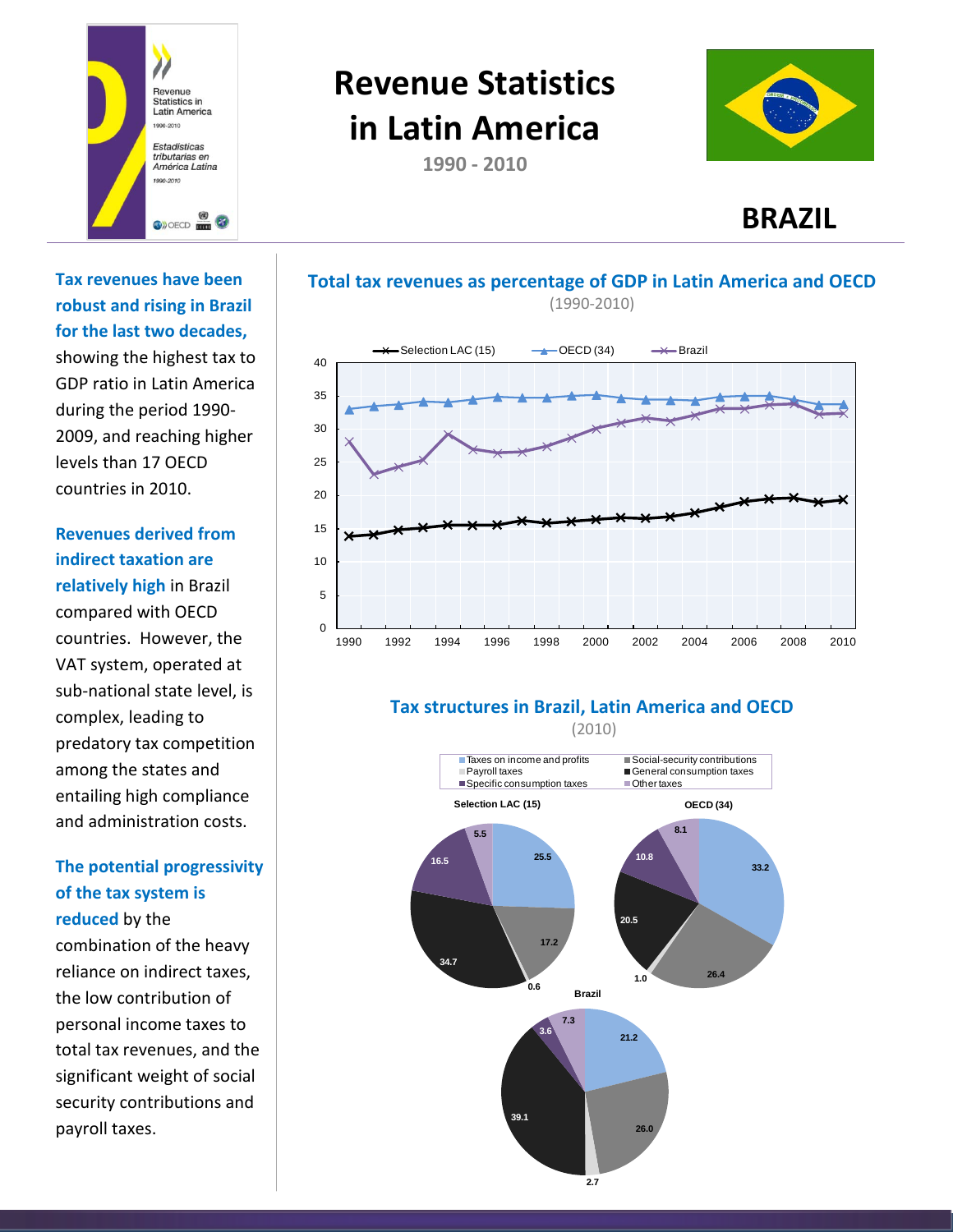#### **Trends in Tax Revenues**

Apart from a sharp decrease in 1991 (5 percentage points), tax revenues as a percentage of gross domestic product (GDP) have increased considerably during the last two decades in Brazil, reaching higher levels than those observed in many OECD countries. In 2010 the tax to GDP ratio was higher than in 17 OECD countries including Australia, Canada, Japan, New Zealand, Spain, Switzerland and the United States.

Brazil has historically been the Latin American**[1](#page-1-0)** country with the highest tax to GDP ratio during the period 1990-2009 (but second after Argentina in 2010), showing ratios similar to the OECD average, in particular after 2004.

An increase in the tax to GDP ratio is a common trend in the LAC region, in contrast to the relatively stable ratios observed in the OECD, although there are wide national variations in both areas. As a result of this trend, the gap between the OECD and LAC averages started to narrow after 2000.



#### **Total tax revenues as percentage of GDP** (2010)

**\* In ECLAC and CIAT data, fees levied on hydrocarbon production are treated as non tax revenues**

#### **Evolution of the Tax Mix**

In terms of tax structure (the share of major taxes in total tax revenue), the percentage of indirect taxation and particularly VAT (ICMS) is relatively high in Brazil compared with OECD countries. The share of indirect taxes has remained fairly stable between 1990 and 2010, with a slight increase in revenues from specific consumption taxes (e.g. excises and taxes on international trade). This upward trend of specific consumption taxes contrasts with the diminishing role observed in the region and OECD countries. Moreover, the high revenues from indirect taxation in Brazil are linked to four separate forms of VAT, which are collected at the sub-national state level, making the system complex.

Turning to direct taxation, tax revenues from income and profits have played a secondary role as a source of revenue in Latin America, although an increasing trend is observed during the period  $1990-2010.<sup>2</sup>$  $1990-2010.<sup>2</sup>$  $1990-2010.<sup>2</sup>$  They have also risen in Brazil, but at a slower rate than the average in the region, peaking in 2008 at a level of 23% (compared with 27% in the region and 35% in the OECD).

In particular, revenues from personal income taxes are especially low (less than 10% of tax revenues and 4% of the GDP in 2010). However, in contrast with most other countries in the region, social security contributions make up a significant proportion of total tax revenues in Brazil for the last two decades, reaching levels closer to those in the OECD. This is to some extent explained by the wide variation in social security schemes in Latin America. Social security represents larger shares of revenues in countries that have public and mixed schemes like Brazil, Costa Rica, Ecuador, Panama, Paraguay and Uruguay. In contrast, private personally funded schemes mainly explain the relatively low levels of tax revenues used to finance social security in other countries, including Chile, Mexico and Peru.

In addition, a rising trend is observed in the share of payroll taxes in total tax collection in Brazil between

<span id="page-1-1"></span><span id="page-1-0"></span>Represents a selected group of 15 Latin American countries: Argentina, Brazil, Chile, Colombia, Costa Rica, Dominican Republic, Ecuador, El Salvador, Guatemala, Mexico, Panama, Paraguay, Peru, Uruguay and Venezuela. Chile and Mexico are also part of the OECD (34) group.

 $2$  In most of the LAC countries, in addition to increases in revenues from corporate income taxes and exports, the international price of commodities and, in particularly revenues from natural resources (oil and mines), also contribute to the increasing share of direct taxes on total revenue collection.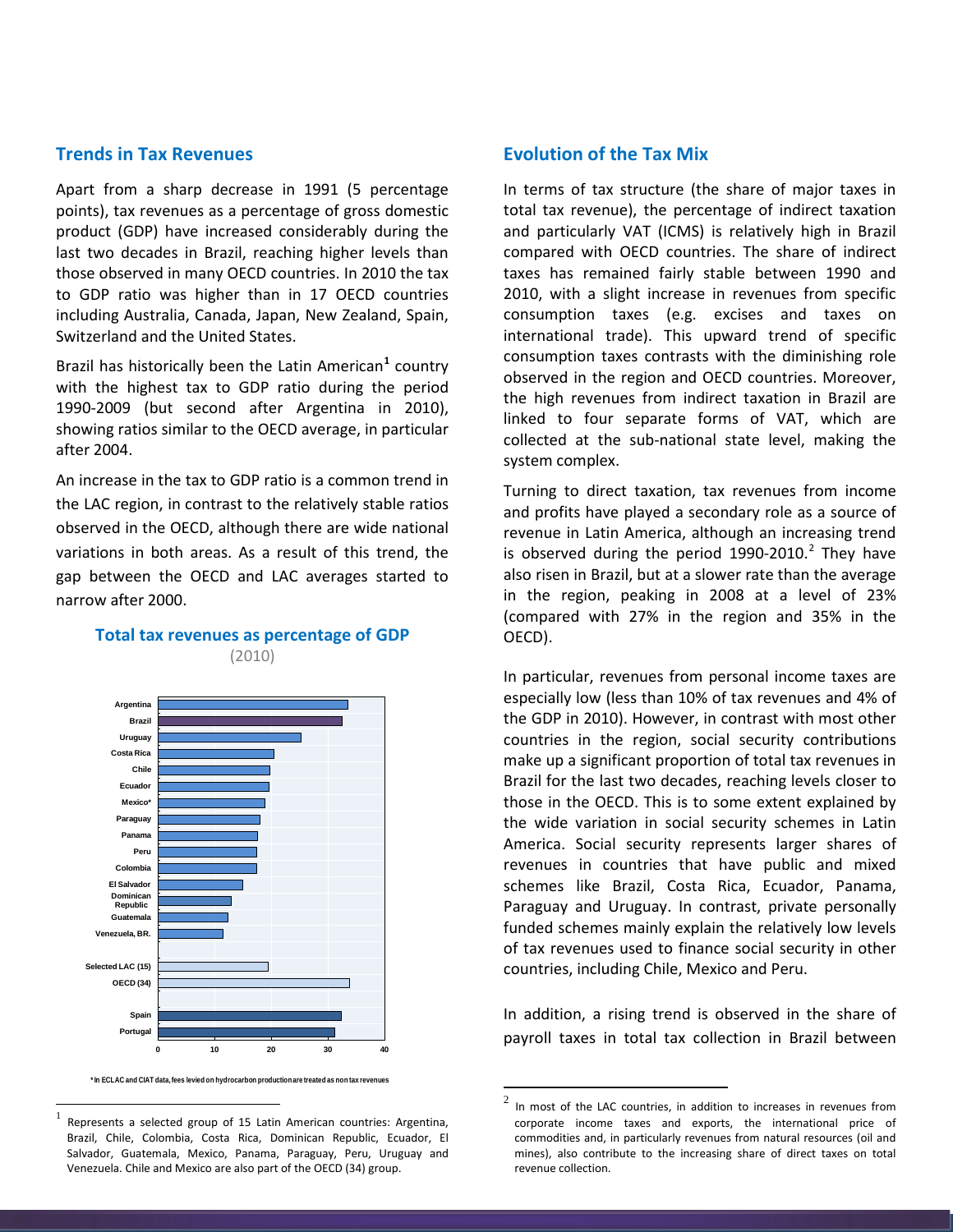1990-2010, showing than both the average in the region and among OECD countries. Thus, in 2010 the average ratio of the combined tax receipts from direct taxation, social security contributions and payroll taxes to GDP was 16.2% in Brazil, compared with 20.8% in OECD countries and 8.5% in the region.

On the other hand, the share of property taxes in total revenues has been significantly high in Brazil compared with the average in the region, peaking at 8.6% in 2003, and reaching levels even higher than those in the OECD region most years during the period 1990-2010 (also in terms of GDP). Most of these revenues correspond to taxes on financial and capital transactions, which are more distorting than recurrent taxes on immovable property. While the relative importance of property taxes was still high in Brazil in 2010, a wide variation is observed during the period 1990-2010, mainly reflecting fluctuations of revenues from taxes on financial operations.

Finally, less than 50% of revenues are attributed to the Federal Administration in Brazil, where a large part of the VAT (ICMS) is collected at the sub-national state level. This contrasts with the rest of the region, where the attribution of tax revenues is highly skewed towards central or federal entities, with sub-national activities relying more heavily on a system of transfers from upper to lower levels of administration. In the other Latin American countries, receipts by central governments accounted for about two thirds or more of the total collected whereas the corresponding figure for OECD countries was about 60%.

|                                      | 1990          |            |             | 2010          |            |             |
|--------------------------------------|---------------|------------|-------------|---------------|------------|-------------|
|                                      | <b>Brazil</b> | <b>LAC</b> | <b>OECD</b> | <b>Brazil</b> | <b>LAC</b> | <b>OECD</b> |
| Tax to GDP                           | 28.2          | 13.9       | 33.0        | 32.4          | 19.4       | 33.8        |
| Taxes on goods and services          | 13.5          | 7.1        | 10.4        | 14.2          | 9.9        | 11.0        |
|                                      | (47.7)        | (53.0)     | (33.0)      | (43.6)        | (52.1)     | (33.1)      |
| - General taxes                      | 13.4          | 3.3        | 5.9         | 12.7          | 6.7        | 6.9         |
| (VAT and Sales tax)                  | (47.4)        | (21.6)     | (18.1)      | (39.1)        | (34.7)     | (20.5)      |
|                                      | n.a.          | 3.5        | 4.1         | 1.2           | 3.0        | 3.5         |
| - Specific taxes                     |               | (29.9)     | (13.2)      | (3.6)         | (16.5)     | (10.8)      |
| Taxes on Income and profits          | 5.1           | 3.2        | 12.5        | 6.9           | 4.8        | 11.3        |
|                                      | (18.1)        | (21.9)     | (37.1)      | (21.2)        | (25.5)     | (33.2)      |
| <b>Social Security Contributions</b> | 6.8           | 2.5        | 7.6         | 8.4           | 3.6        | 9.1         |
|                                      | (24.0)        | (16.2)     | (22)        | (26.0)        | (17.2)     | (26.4)      |
|                                      | 0.4           | 0.1        | 0.3         | 0.9           | 0.1        | 0.4         |
| Payroll taxes                        | (1.5)         | (0.6)      | (1.0)       | (2.7)         | (0.6)      | (1.0)       |
|                                      | 1.8           | 0.7        | 1.8         | 1.9           | 0.8        | 1.8         |
| <b>Property taxes</b>                | (6.5)         | (4.5)      | (5.7)       | (5.7)         | (3.5)      | (5.4)       |

#### **Selected comparative data on tax revenues**

Figures in brackets represent % of tax revenues

n.a.: not available data